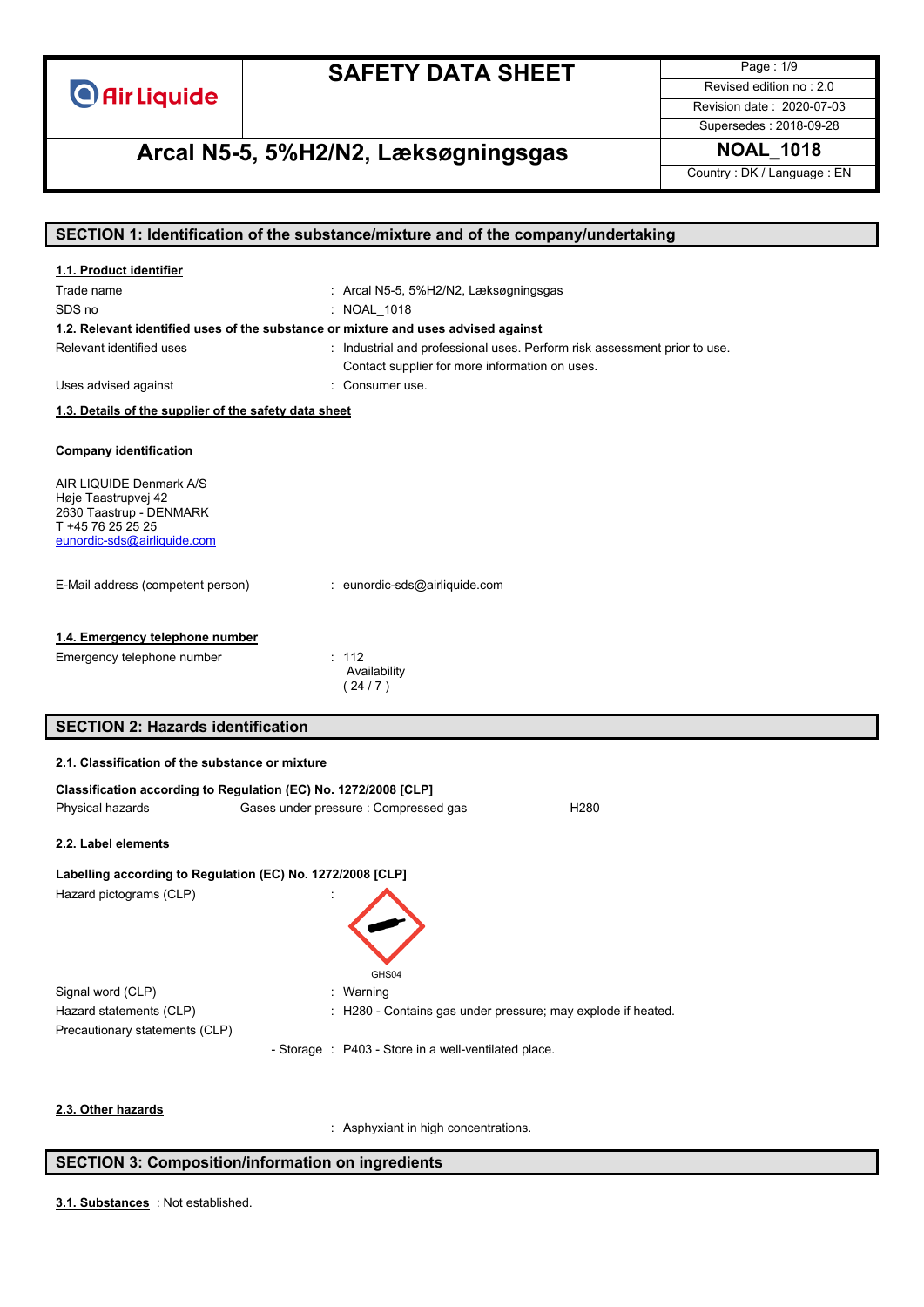

Page : 2/9 Revised edition no : 2.0

Revision date : 2020-07-03

Supersedes : 2018-09-28

# **Arcal N5-5, 5%H2/N2, Læksøgningsgas NOAL\_1018**

Country : DK / Language : EN

#### **3.2. Mixtures**

| Name     | <b>Product identifier</b>                                                                 | Composition<br>$[V-%]:$ | <b>Classification according to</b><br><b>Regulation (EC) No. 1272/2008</b><br>ICLP1 |
|----------|-------------------------------------------------------------------------------------------|-------------------------|-------------------------------------------------------------------------------------|
| Nitrogen | (CAS-No.) 7727-37-9<br>(EC-No.) 231-783-9<br>(EC Index-No.)<br>(REACH-no) *1              | 95                      | Press. Gas (Comp.), H280                                                            |
| Hydrogen | (CAS-No.) 1333-74-0<br>(EC-No.) 215-605-7<br>(EC Index-No.) 001-001-00-9<br>(REACH-no) *1 | 5                       | Flam. Gas 1, H220<br>Press. Gas (Comp.), H280                                       |

Full text of H-statements: see section 16

*Contains no other components or impurities which will influence the classification of the product.*

*\*1: Listed in Annex IV / V REACH, exempted from registration.*

*\*2: Registration deadline not expired.*

*\*3: Registration not required: Substance manufactured or imported < 1t/y.*

### **SECTION 4: First aid measures**

#### **4.1. Description of first aid measures**

| - Inhalation                                                                    | : Remove victim to uncontaminated area wearing self contained breathing apparatus. Keep<br>victim warm and rested. Call a doctor. Perform cardiopulmonary resuscitation if breathing<br>stopped. |  |  |  |  |
|---------------------------------------------------------------------------------|--------------------------------------------------------------------------------------------------------------------------------------------------------------------------------------------------|--|--|--|--|
| - Skin contact                                                                  | : Adverse effects not expected from this product.                                                                                                                                                |  |  |  |  |
| - Eye contact                                                                   | : Adverse effects not expected from this product.                                                                                                                                                |  |  |  |  |
| - Ingestion                                                                     | : Ingestion is not considered a potential route of exposure.                                                                                                                                     |  |  |  |  |
| 4.2. Most important symptoms and effects, both acute and delayed                |                                                                                                                                                                                                  |  |  |  |  |
|                                                                                 | : In high concentrations may cause asphyxiation. Symptoms may include loss of<br>mobility/consciousness. Victim may not be aware of asphyxiation.                                                |  |  |  |  |
|                                                                                 | Refer to section 11.                                                                                                                                                                             |  |  |  |  |
| 4.3. Indication of any immediate medical attention and special treatment needed |                                                                                                                                                                                                  |  |  |  |  |

: None.

### **SECTION 5: Firefighting measures**

#### **5.1. Extinguishing media**

| - Suitable extinguishing media                             | : Water spray or fog.                                                                                                                                                                                                                                                                                             |  |  |  |  |  |
|------------------------------------------------------------|-------------------------------------------------------------------------------------------------------------------------------------------------------------------------------------------------------------------------------------------------------------------------------------------------------------------|--|--|--|--|--|
| - Unsuitable extinguishing media                           | : Do not use water jet to extinguish.                                                                                                                                                                                                                                                                             |  |  |  |  |  |
| 5.2. Special hazards arising from the substance or mixture |                                                                                                                                                                                                                                                                                                                   |  |  |  |  |  |
| Specific hazards                                           | : Exposure to fire may cause containers to rupture/explode.                                                                                                                                                                                                                                                       |  |  |  |  |  |
| Hazardous combustion products                              | $:$ None.                                                                                                                                                                                                                                                                                                         |  |  |  |  |  |
| 5.3. Advice for firefighters                               |                                                                                                                                                                                                                                                                                                                   |  |  |  |  |  |
| Specific methods                                           | : Use fire control measures appropriate for the surrounding fire. Exposure to fire and heat<br>radiation may cause gas receptacles to rupture. Cool endangered receptacles with water spray<br>jet from a protected position. Prevent water used in emergency cases from entering sewers and<br>drainage systems. |  |  |  |  |  |
|                                                            | If possible, stop flow of product.                                                                                                                                                                                                                                                                                |  |  |  |  |  |
|                                                            | Use water spray or fog to knock down fire fumes if possible.                                                                                                                                                                                                                                                      |  |  |  |  |  |
|                                                            | Move containers away from the fire area if this can be done without risk.                                                                                                                                                                                                                                         |  |  |  |  |  |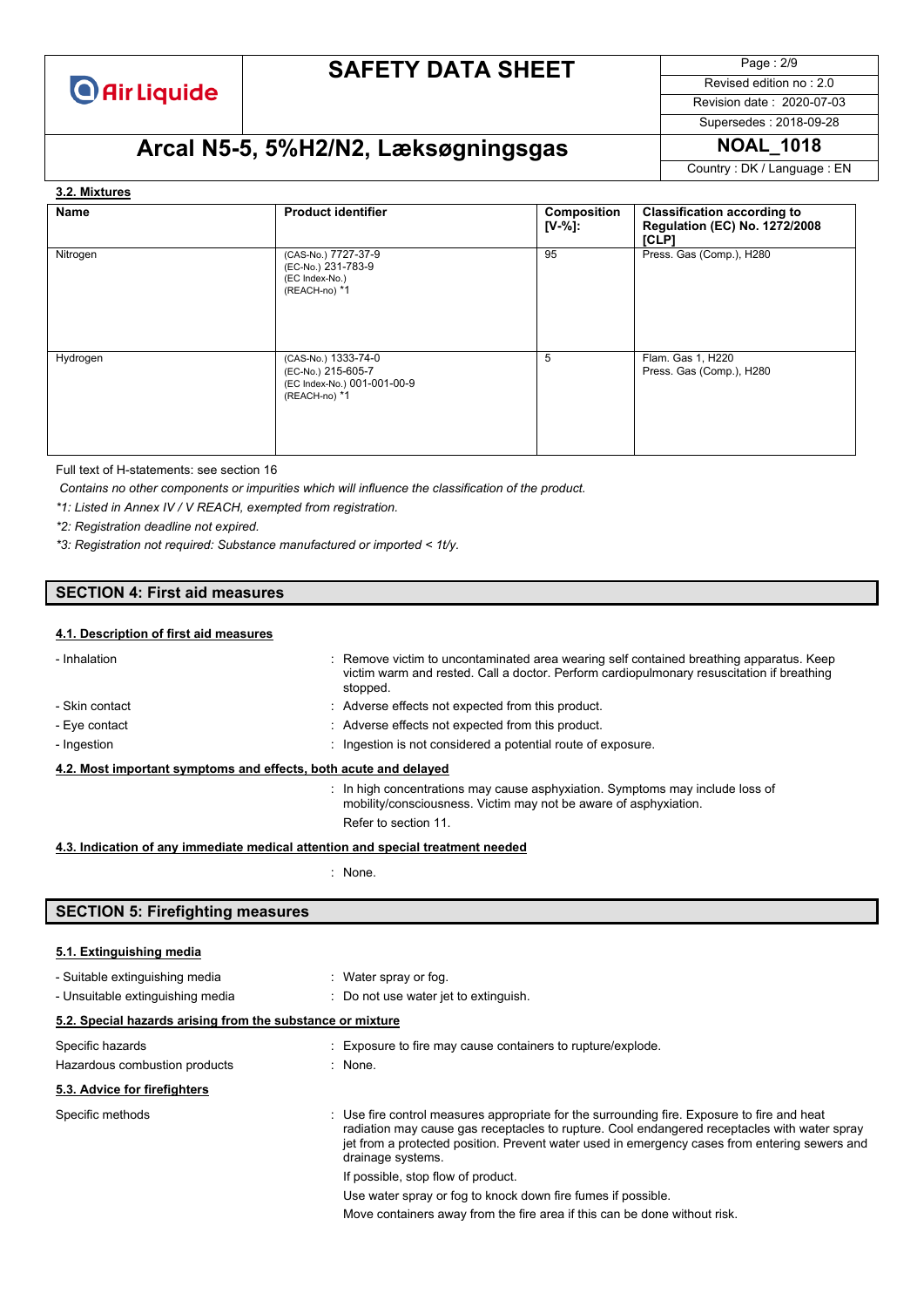| <b>O</b> Air Liquide |  |  |
|----------------------|--|--|
|                      |  |  |

Page : 3/9 Revised edition no : 2.0 Revision date : 2020-07-03

Supersedes : 2018-09-28

# **Arcal N5-5, 5%H2/N2, Læksøgningsgas NOAL\_1018**

Country : DK / Language : EN

Special protective equipment for fire fighters : In confined space use self-contained breathing apparatus.

Standard protective clothing and equipment (Self Contained Breathing Apparatus) for fire fighters.

Standard EN 137 - Self-contained open-circuit compressed air breathing apparatus with full face mask.

Standard EN 469 - Protective clothing for firefighters. Standard - EN 659: Protective gloves for firefighters.

### **SECTION 6: Accidental release measures**

#### **6.1. Personal precautions, protective equipment and emergency procedures**

|                                                                                                                                                                                                                                                                                                                                                                                                                              | : Try to stop release.                                                                                |
|------------------------------------------------------------------------------------------------------------------------------------------------------------------------------------------------------------------------------------------------------------------------------------------------------------------------------------------------------------------------------------------------------------------------------|-------------------------------------------------------------------------------------------------------|
|                                                                                                                                                                                                                                                                                                                                                                                                                              | Evacuate area.                                                                                        |
|                                                                                                                                                                                                                                                                                                                                                                                                                              | Wear self-contained breathing apparatus when entering area unless atmosphere is proved to<br>be safe. |
|                                                                                                                                                                                                                                                                                                                                                                                                                              | Ensure adequate air ventilation.                                                                      |
|                                                                                                                                                                                                                                                                                                                                                                                                                              | Act in accordance with local emergency plan.                                                          |
|                                                                                                                                                                                                                                                                                                                                                                                                                              | Stay upwind.                                                                                          |
|                                                                                                                                                                                                                                                                                                                                                                                                                              | Oxygen detectors should be used when asphyxiating gases may be released.                              |
| 6.2. Environmental precautions                                                                                                                                                                                                                                                                                                                                                                                               |                                                                                                       |
|                                                                                                                                                                                                                                                                                                                                                                                                                              | : Try to stop release.                                                                                |
| 6.3. Methods and material for containment and cleaning up                                                                                                                                                                                                                                                                                                                                                                    |                                                                                                       |
|                                                                                                                                                                                                                                                                                                                                                                                                                              | : Ventilate area.                                                                                     |
| 6.4. Reference to other sections                                                                                                                                                                                                                                                                                                                                                                                             |                                                                                                       |
|                                                                                                                                                                                                                                                                                                                                                                                                                              | : See also sections 8 and 13.                                                                         |
| $\mathbf{A} = \mathbf{A} + \mathbf{B} + \mathbf{C} + \mathbf{A} + \mathbf{A} + \mathbf{A} + \mathbf{A} + \mathbf{A} + \mathbf{A} + \mathbf{A} + \mathbf{A} + \mathbf{A} + \mathbf{A} + \mathbf{A} + \mathbf{A} + \mathbf{A} + \mathbf{A} + \mathbf{A} + \mathbf{A} + \mathbf{A} + \mathbf{A} + \mathbf{A} + \mathbf{A} + \mathbf{A} + \mathbf{A} + \mathbf{A} + \mathbf{A} + \mathbf{A} + \mathbf{A} + \mathbf{A} + \mathbf$ |                                                                                                       |

### **SECTION 7: Handling and storage**

#### **7.1. Precautions for safe handling**

| Safe use of the product | The product must be handled in accordance with good industrial hygiene and safety<br>procedures.                                                         |
|-------------------------|----------------------------------------------------------------------------------------------------------------------------------------------------------|
|                         | Only experienced and properly instructed persons should handle gases under pressure.                                                                     |
|                         | Consider pressure relief device(s) in gas installations.                                                                                                 |
|                         | Ensure the complete gas system was (or is regularily) checked for leaks before use.                                                                      |
|                         | Do not smoke while handling product.                                                                                                                     |
|                         | Use only properly specified equipment which is suitable for this product, its supply pressure and<br>temperature. Contact your gas supplier if in doubt. |
|                         | Avoid suck back of water, acid and alkalis.                                                                                                              |
|                         | Do not breathe gas.                                                                                                                                      |
|                         | Avoid release of product into atmosphere.                                                                                                                |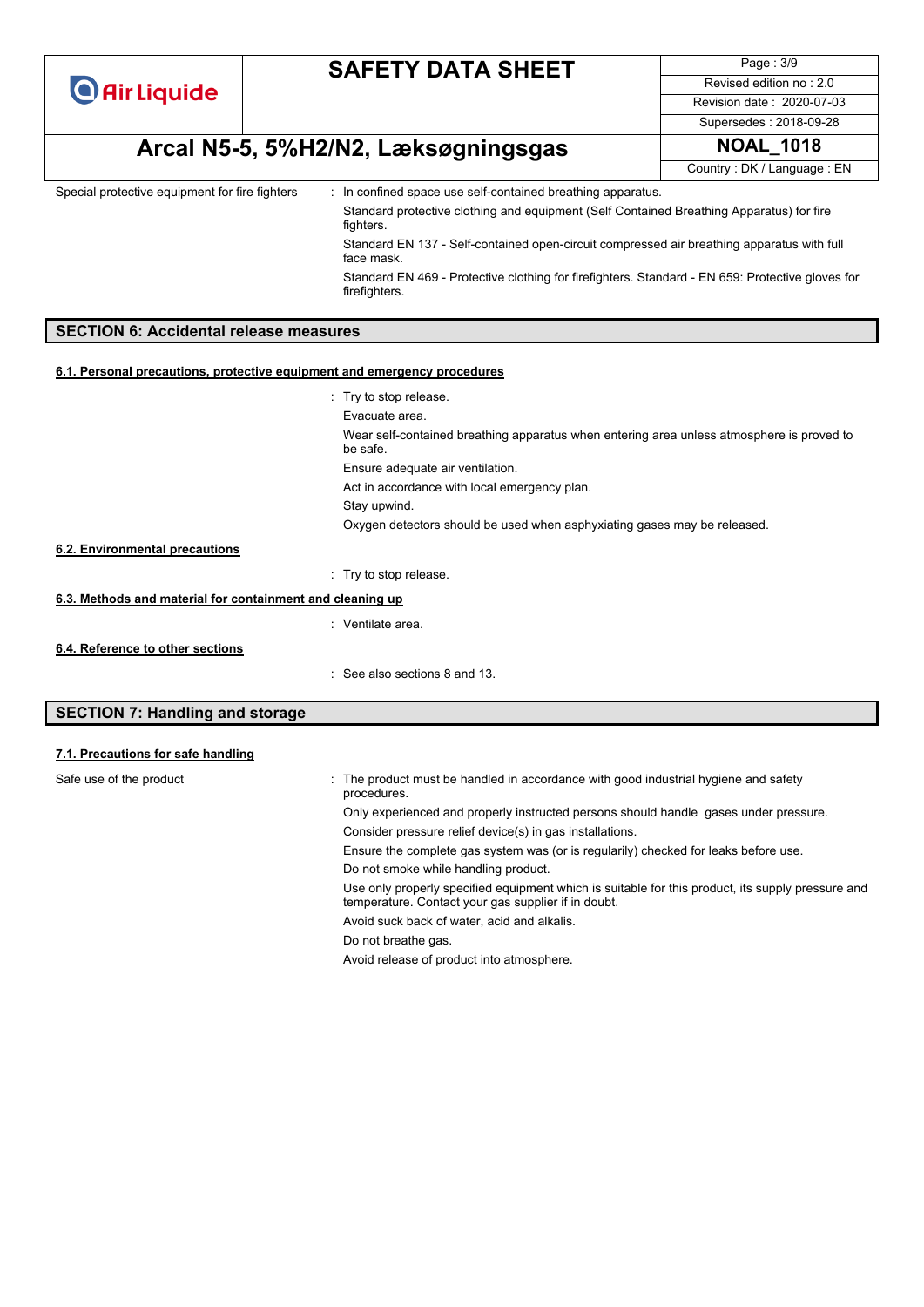|                                                                   | <b>SAFETY DATA SHEET</b>                                                                                                    | Page: 4/9                                                                                                                                                        |  |  |  |  |  |
|-------------------------------------------------------------------|-----------------------------------------------------------------------------------------------------------------------------|------------------------------------------------------------------------------------------------------------------------------------------------------------------|--|--|--|--|--|
| <b>O</b> Air Liquide                                              |                                                                                                                             | Revised edition no: 2.0                                                                                                                                          |  |  |  |  |  |
|                                                                   |                                                                                                                             | Revision date: 2020-07-03                                                                                                                                        |  |  |  |  |  |
|                                                                   |                                                                                                                             | Supersedes: 2018-09-28                                                                                                                                           |  |  |  |  |  |
|                                                                   | Arcal N5-5, 5%H2/N2, Læksøgningsgas                                                                                         | <b>NOAL 1018</b>                                                                                                                                                 |  |  |  |  |  |
|                                                                   |                                                                                                                             | Country: DK / Language: EN                                                                                                                                       |  |  |  |  |  |
| Safe handling of the gas receptacle                               | : Refer to supplier's container handling instructions.                                                                      |                                                                                                                                                                  |  |  |  |  |  |
|                                                                   | Do not allow backfeed into the container.                                                                                   |                                                                                                                                                                  |  |  |  |  |  |
|                                                                   | Protect cylinders from physical damage; do not drag, roll, slide or drop.                                                   |                                                                                                                                                                  |  |  |  |  |  |
|                                                                   | When moving cylinders, even for short distances, use a cart (trolley, hand truck, etc.) designed<br>to transport cylinders. |                                                                                                                                                                  |  |  |  |  |  |
|                                                                   |                                                                                                                             | Leave valve protection caps in place until the container has been secured against either a wall<br>or bench or placed in a container stand and is ready for use. |  |  |  |  |  |
|                                                                   | If user experiences any difficulty operating valve discontinue use and contact supplier.                                    |                                                                                                                                                                  |  |  |  |  |  |
|                                                                   |                                                                                                                             | Never attempt to repair or modify container valves or safety relief devices.                                                                                     |  |  |  |  |  |
|                                                                   | Damaged valves should be reported immediately to the supplier.                                                              |                                                                                                                                                                  |  |  |  |  |  |
|                                                                   |                                                                                                                             | Keep container valve outlets clean and free from contaminants particularly oil and water.                                                                        |  |  |  |  |  |
|                                                                   | disconnected from equipment.                                                                                                | Replace valve outlet caps or plugs and container caps where supplied as soon as container is                                                                     |  |  |  |  |  |
|                                                                   |                                                                                                                             | Close container valve after each use and when empty, even if still connected to equipment.                                                                       |  |  |  |  |  |
|                                                                   | Never attempt to transfer gases from one cylinder/container to another.                                                     |                                                                                                                                                                  |  |  |  |  |  |
|                                                                   |                                                                                                                             | Never use direct flame or electrical heating devices to raise the pressure of a container.                                                                       |  |  |  |  |  |
|                                                                   | the container.                                                                                                              | Do not remove or deface labels provided by the supplier for the identification of the content of                                                                 |  |  |  |  |  |
|                                                                   |                                                                                                                             | Suck back of water into the container must be prevented.                                                                                                         |  |  |  |  |  |
|                                                                   | Open valve slowly to avoid pressure shock.                                                                                  |                                                                                                                                                                  |  |  |  |  |  |
| 7.2. Conditions for safe storage, including any incompatibilities |                                                                                                                             |                                                                                                                                                                  |  |  |  |  |  |
|                                                                   | : Observe all regulations and local requirements regarding storage of containers.                                           |                                                                                                                                                                  |  |  |  |  |  |
|                                                                   | Containers should not be stored in conditions likely to encourage corrosion.                                                |                                                                                                                                                                  |  |  |  |  |  |
|                                                                   | Container valve guards or caps should be in place.                                                                          |                                                                                                                                                                  |  |  |  |  |  |
|                                                                   | Containers should be stored in the vertical position and properly secured to prevent them from<br>falling over.             |                                                                                                                                                                  |  |  |  |  |  |
|                                                                   | Stored containers should be periodically checked for general condition and leakage.                                         |                                                                                                                                                                  |  |  |  |  |  |
|                                                                   | Keep container below 50°C in a well ventilated place.                                                                       |                                                                                                                                                                  |  |  |  |  |  |
|                                                                   | Store containers in location free from fire risk and away from sources of heat and ignition.                                |                                                                                                                                                                  |  |  |  |  |  |
|                                                                   | Keep away from combustible materials.                                                                                       |                                                                                                                                                                  |  |  |  |  |  |
| 7.3. Specific end use(s)                                          |                                                                                                                             |                                                                                                                                                                  |  |  |  |  |  |
|                                                                   | None.                                                                                                                       |                                                                                                                                                                  |  |  |  |  |  |

### **SECTION 8: Exposure controls/personal protection**

### **8.1. Control parameters**

OEL (Occupational Exposure Limits) : No data available.

DNEL (Derived-No Effect Level) : No data available.

PNEC (Predicted No-Effect Concentration) : No data available.

#### **8.2. Exposure controls**

#### **8.2.1. Appropriate engineering controls**

|                       | : Provide adequate general and local exhaust ventilation.                                                                                                                                                                                                                                                             |
|-----------------------|-----------------------------------------------------------------------------------------------------------------------------------------------------------------------------------------------------------------------------------------------------------------------------------------------------------------------|
|                       | Systems under pressure should be regularily checked for leakages.                                                                                                                                                                                                                                                     |
|                       | Oxygen detectors should be used when asphyxiating gases may be released.                                                                                                                                                                                                                                              |
|                       | Consider the use of a work permit system e.g. for maintenance activities.                                                                                                                                                                                                                                             |
|                       | 8.2.2. Individual protection measures, e.g. personal protective equipment                                                                                                                                                                                                                                             |
|                       | A risk assessment should be conducted and documented in each work area to assess the risks<br>related to the use of the product and to select the PPE that matches the relevant risk. The<br>following recommendations should be considered:<br>PPE compliant to the recommended EN/ISO standards should be selected. |
| • Eye/face protection | Wear safety glasses with side shields.                                                                                                                                                                                                                                                                                |

Standard EN 166 - Personal eye-protection - specifications.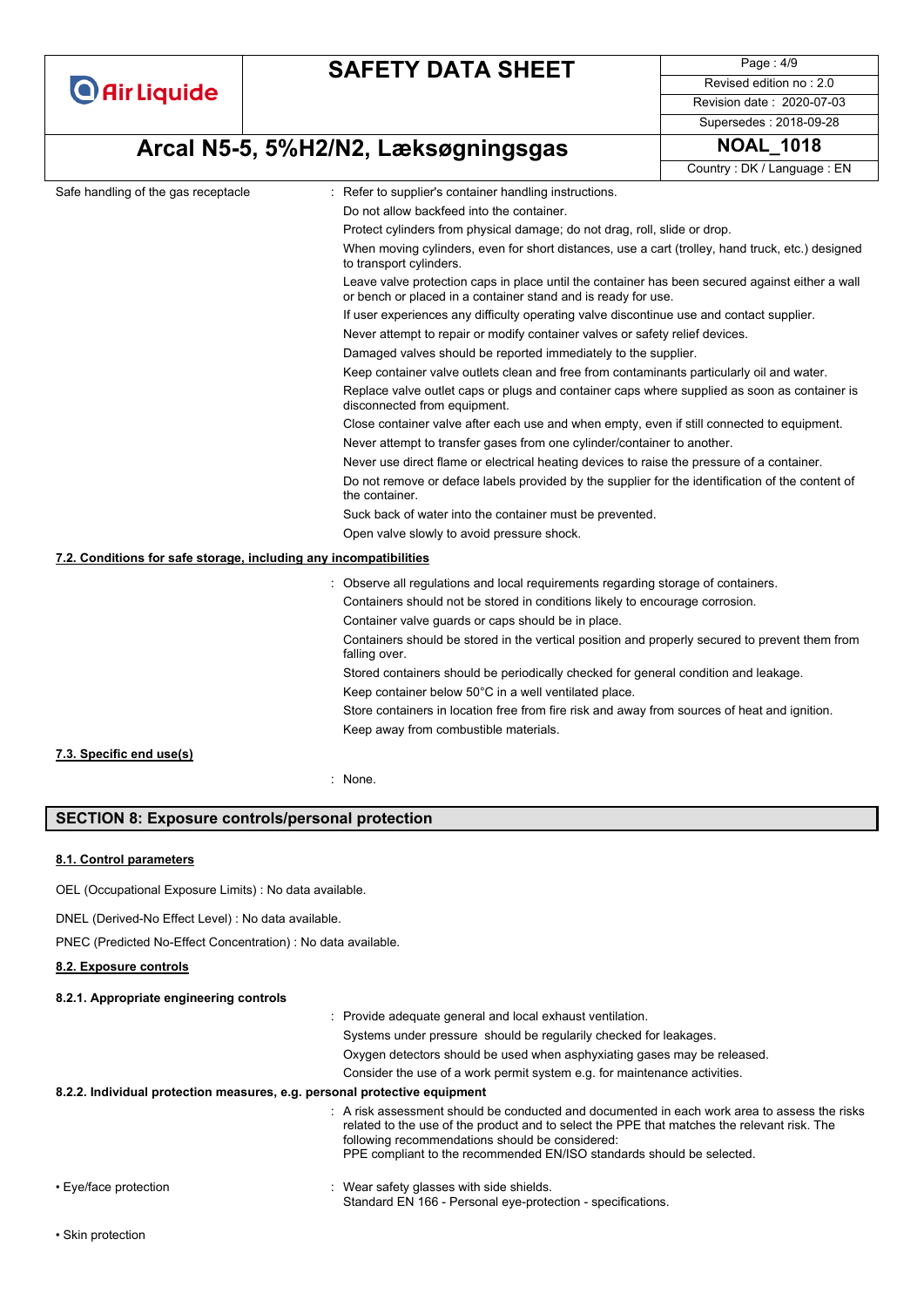**O** Air Liquide

## **SAFETY DATA SHEET**

Page : 5/9 Revised edition no : 2.0 Revision date : 2020-07-03

Supersedes : 2018-09-28

# **Arcal N5-5, 5%H2/N2, Læksøgningsgas NOAL\_1018**

Country : DK / Language : EN

| - Hand protection                     | : Wear working gloves when handling gas containers.                                                                                                                                                                                               |
|---------------------------------------|---------------------------------------------------------------------------------------------------------------------------------------------------------------------------------------------------------------------------------------------------|
|                                       | Standard EN 388 - Protective gloves against mechanical risk.                                                                                                                                                                                      |
| - Other                               | : Wear safety shoes while handling containers.<br>Standard EN ISO 20345 - Personal protective equipment - Safety footwear.                                                                                                                        |
| • Respiratory protection              | : Self contained breathing apparatus (SCBA) or positive pressure airline with mask are to be<br>used in oxygen-deficient atmospheres.<br>Standard EN 137 - Self-contained open-circuit compressed air breathing apparatus with full<br>face mask. |
| • Thermal hazards                     | : None in addition to the above sections.                                                                                                                                                                                                         |
| 8.2.3 Environmental experits controls |                                                                                                                                                                                                                                                   |

#### **8.2.3. Environmental exposure controls**

: None necessary.

#### **SECTION 9: Physical and chemical properties**

| 9.1. Information on basic physical and chemical properties |                                                                                                  |
|------------------------------------------------------------|--------------------------------------------------------------------------------------------------|
| Appearance                                                 |                                                                                                  |
| Physical state at 20°C / 101.3kPa                          | : Gas.                                                                                           |
| Colour                                                     | Mixture contains one or more component(s) which have the following colour(s):<br>Colourless.     |
| Odour                                                      | Odourless.                                                                                       |
| Odour threshold                                            | : Odour threshold is subjective and inadequate to warn of overexposure.                          |
| pH value                                                   | : Not applicable for gases and gas mixtures.                                                     |
| Molar mass                                                 | : Not applicable for gas mixtures.                                                               |
| Melting point                                              | : Not applicable for gas mixtures.                                                               |
| Boiling point                                              | : Not applicable for gas mixtures.                                                               |
| Flash point                                                | : Not applicable for gases and gas mixtures.                                                     |
| Evaporation rate (ether=1)                                 | : Not applicable for gases and gas mixtures.                                                     |
| Flammability range                                         | Non flammable.                                                                                   |
| Vapour pressure [20°C]                                     | : Not applicable.                                                                                |
| Vapour pressure [50°C]                                     | : Not applicable.                                                                                |
| Relative density, gas (air=1)                              | : Lighter or similar to air.                                                                     |
| Solubility in water                                        | Solubility in water of component(s) of the mixture :<br>• Hydrogen: 1.6 mg/l • Nitrogen: 20 mg/l |
| Partition coefficient n-octanol/water [log Kow]            | : Not applicable for gas mixtures.                                                               |
| Auto-ignition temperature                                  | : Non flammable.                                                                                 |
| Decomposition point [°C]                                   | $\therefore$ Not applicable.                                                                     |
| Viscosity [20°C]                                           | : No reliable data available.                                                                    |

# **SECTION 10: Stability and reactivity**

Other data : None.

Explosive Properties **in the Explosive Properties** in the September 2014 of the September 2014 of the September 2014 Oxidising Properties : Not applicable.

**10.1. Reactivity**

**10.2. Chemical stability**

**9.2. Other information**

: No reactivity hazard other than the effects described in sub-sections below.

: Stable under normal conditions.

- **10.3. Possibility of hazardous reactions**
- : No additional information available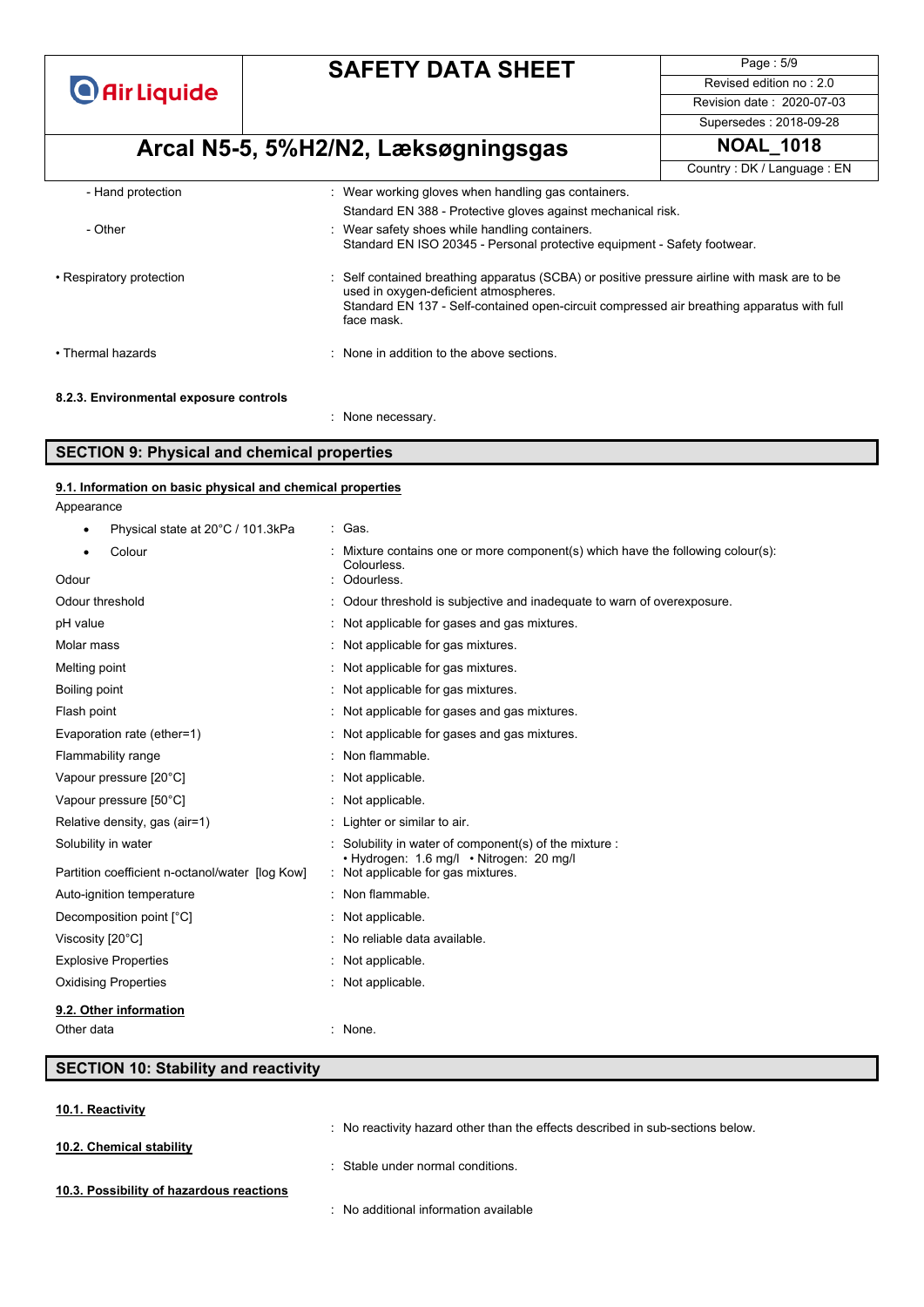| <b>O</b> Air Liquide |  |  |  |  |
|----------------------|--|--|--|--|
|                      |  |  |  |  |

Page : 6/9 Revised edition no : 2.0 Revision date : 2020-07-03

# **Arcal N5-5, 5%H2/N2, Læksøgningsgas NOAL\_1018**

Supersedes : 2018-09-28

Country : DK / Language : EN

| 10.4. Conditions to avoid              |                                                                                                         |
|----------------------------------------|---------------------------------------------------------------------------------------------------------|
|                                        | Avoid moisture in installation systems.                                                                 |
| 10.5. Incompatible materials           |                                                                                                         |
|                                        | : For additional information on compatibility refer to ISO 11114.                                       |
| 10.6. Hazardous decomposition products |                                                                                                         |
|                                        | Under normal conditions of storage and use, hazardous decomposition products should not be<br>produced. |

### **SECTION 11: Toxicological information**

| 11.1. Information on toxicological effects |                                                                              |
|--------------------------------------------|------------------------------------------------------------------------------|
| <b>Acute toxicity</b>                      | : No toxicological effects from this product.                                |
| <b>Skin corrosion/irritation</b>           | : No known effects from this product.                                        |
| Serious eye damage/irritation              | : No known effects from this product.                                        |
| Respiratory or skin sensitisation          | : No known effects from this product.                                        |
| Germ cell mutagenicity                     | : No known effects from this product.                                        |
| Carcinogenicity                            | : No known effects from this product.                                        |
| <b>Reproductive toxicity</b>               | : No known effects from this product.<br>No known effects from this product. |
| <b>STOT-single exposure</b>                | : No known effects from this product.                                        |
| <b>STOT-repeated exposure</b>              | : No known effects from this product.                                        |
| <b>Aspiration hazard</b>                   | : Not applicable for gases and gas mixtures.                                 |

### **SECTION 12: Ecological information**

| : No ecological damage caused by this product.                                                                                  |
|---------------------------------------------------------------------------------------------------------------------------------|
| : No data available.                                                                                                            |
| : No data available.                                                                                                            |
| : No data available.                                                                                                            |
|                                                                                                                                 |
| : No ecological damage caused by this product.                                                                                  |
|                                                                                                                                 |
| : No data available.                                                                                                            |
|                                                                                                                                 |
| Because of its high volatility, the product is unlikely to cause ground or water pollution.<br>Partition into soil is unlikely. |
|                                                                                                                                 |
| : Not classified as PBT or vPvB.                                                                                                |
|                                                                                                                                 |
| : No known effects from this product.                                                                                           |
| : None.                                                                                                                         |
| : Contains greenhouse gas(es).                                                                                                  |
|                                                                                                                                 |

**SECTION 13: Disposal considerations**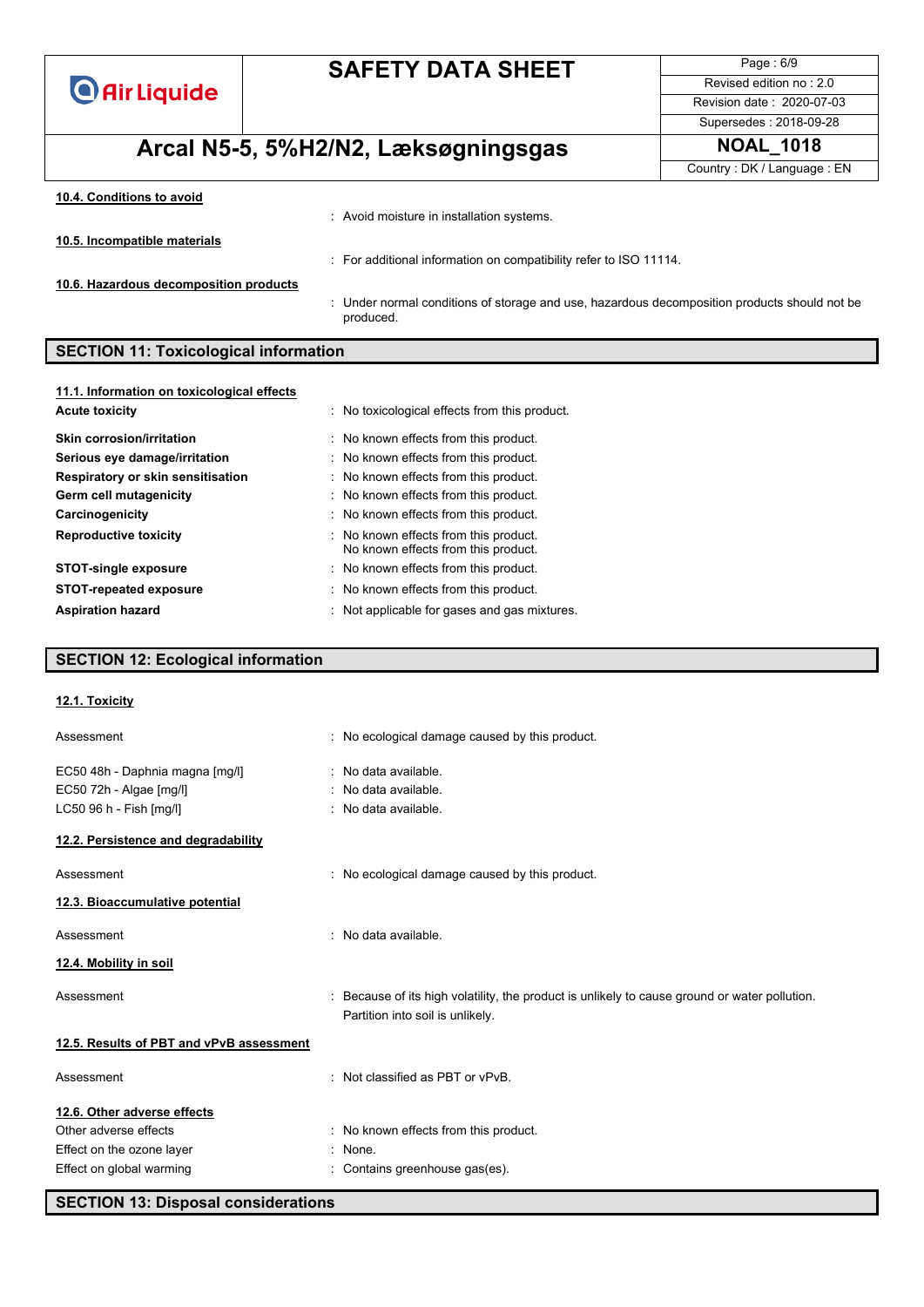**O** Air Liquide

Revised edition no : 2.0 Revision date : 2020-07-03

Page : 7/9

# $A$ rcal N5-5, 5%H2/N2, Læksøgningsgas

| Supersedes: 2018-09-28     |
|----------------------------|
| <b>NOAL 1018</b>           |
| Country: DK / Language: EN |
|                            |

### **13.1. Waste treatment methods**

List of hazardous waste codes (from Commission Decision 2000/532/EC as amended) **13.2. Additional information**

ĺ

Do not discharge into any place where its accumulation could be dangerous. Return unused product in original container to supplier. : 16 05 05 : Gases in pressure containers other than those mentioned in 16 05 04.

May be vented to atmosphere in a well ventilated place.

: External treatment and disposal of waste should comply with applicable local and/or national regulations.

| <b>SECTION 14: Transport information</b>                                  |                                                        |
|---------------------------------------------------------------------------|--------------------------------------------------------|
| 14.1. UN number                                                           |                                                        |
|                                                                           |                                                        |
| UN-No.                                                                    | : 1956                                                 |
| 14.2. UN proper shipping name                                             |                                                        |
| Transport by road/rail (ADR/RID)                                          | COMPRESSED GAS, N.O.S. (Nitrogen, Hydrogen)            |
| Transport by air (ICAO-TI / IATA-DGR)                                     | Compressed gas, n.o.s. (Nitrogen, Hydrogen)            |
| Transport by sea (IMDG)                                                   | COMPRESSED GAS, N.O.S. (Nitrogen, Hydrogen)            |
| 14.3. Transport hazard class(es)                                          |                                                        |
| Labelling                                                                 |                                                        |
|                                                                           | 2.2 : Non-flammable, non-toxic gases.                  |
| Transport by road/rail (ADR/RID)                                          |                                                        |
| Class<br>Classification code                                              | $\therefore$ 2.<br>: 1A.                               |
| Hazard identification number                                              | : 20.                                                  |
| <b>Tunnel Restriction</b>                                                 | : E - Passage forbidden through tunnels of category E. |
| Transport by air (ICAO-TI / IATA-DGR)                                     |                                                        |
| Class / Div. (Sub. risk(s))                                               | $\therefore$ 2.2                                       |
| Transport by sea (IMDG)                                                   |                                                        |
| Class / Div. (Sub. risk(s))                                               | $\therefore$ 2.2                                       |
| Emergency Schedule (EmS) - Fire                                           | $: F-C.$                                               |
| Emergency Schedule (EmS) - Spillage                                       | $: S-V.$                                               |
| 14.4. Packing group                                                       |                                                        |
| Transport by road/rail (ADR/RID)                                          | : Not established.                                     |
| Transport by air (ICAO-TI / IATA-DGR)                                     | Not established.<br>÷.                                 |
| Transport by sea (IMDG)                                                   | Not established.                                       |
| 14.5. Environmental hazards                                               |                                                        |
| Transport by road/rail (ADR/RID)                                          | None.                                                  |
| Transport by air (ICAO-TI / IATA-DGR)                                     | None.<br>÷.                                            |
| Transport by sea (IMDG)                                                   | None.                                                  |
| 14.6. Special precautions for user<br><b>Packing Instruction(s)</b>       |                                                        |
| Transport by road/rail (ADR/RID)<br>Transport by air (ICAO-TI / IATA-DGR) | : P200.                                                |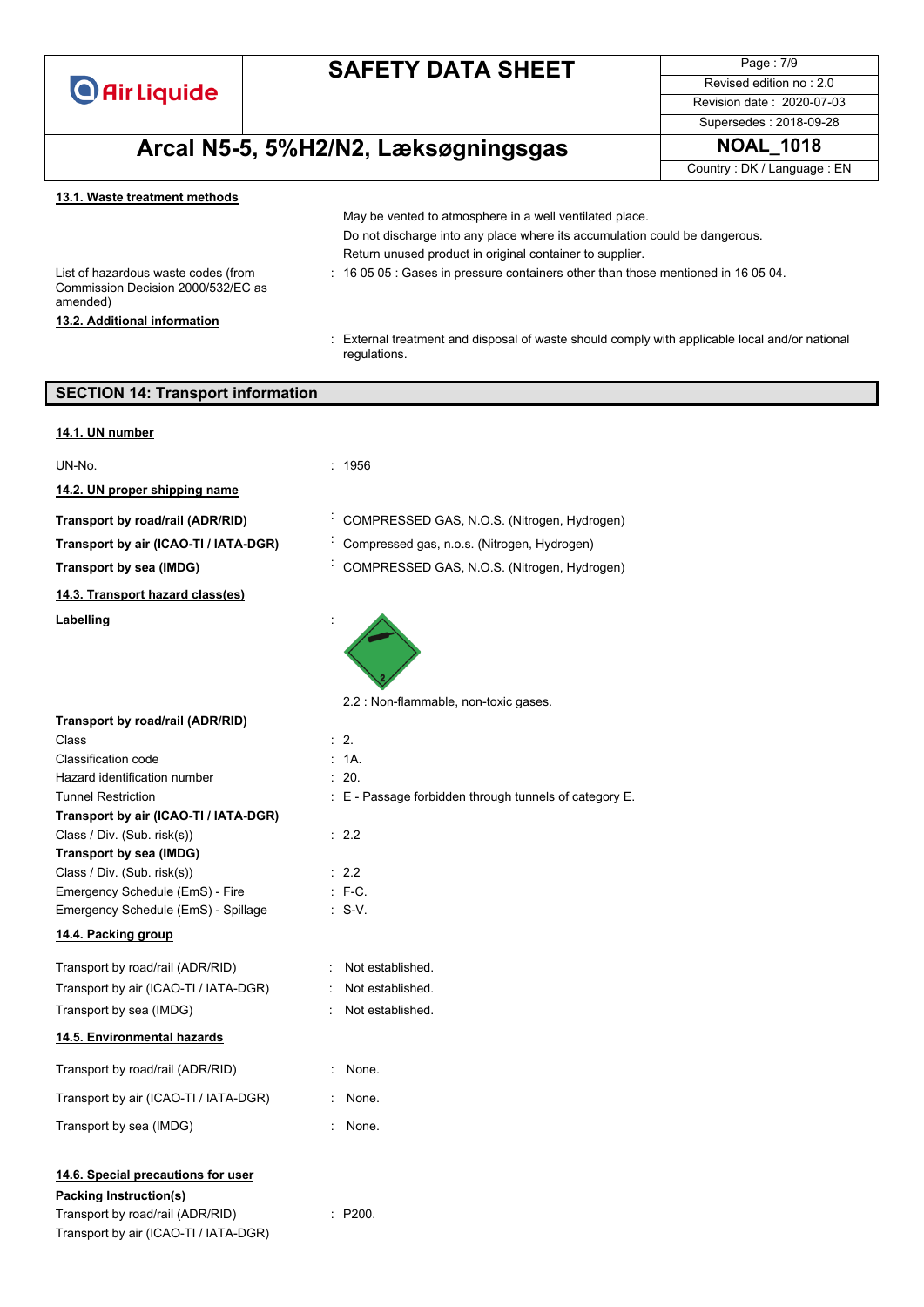**O** Air Liquide

Page : 8/9 Revised edition no : 2.0 Revision date : 2020-07-03

### Supersedes : 2018-09-28

# **Arcal N5-5, 5%H2/N2, Læksøgningsgas NOAL\_1018**

Country : DK / Language : EN

| Passenger and Cargo Aircraft  | : 200.                                                                                                                                   |
|-------------------------------|------------------------------------------------------------------------------------------------------------------------------------------|
| Cargo Aircraft only           | : 200.                                                                                                                                   |
| Transport by sea (IMDG)       | : P200.                                                                                                                                  |
| Special transport precautions | : Avoid transport on vehicles where the load space is not separated from the driver's<br>compartment.                                    |
|                               | Ensure vehicle driver is aware of the potential hazards of the load and knows what to do in the<br>event of an accident or an emergency. |
|                               | Before transporting product containers:                                                                                                  |
|                               | - Ensure there is adequate ventilation.                                                                                                  |
|                               | - Ensure that containers are firmly secured.                                                                                             |
|                               | - Ensure valve is closed and not leaking.                                                                                                |
|                               | - Ensure valve outlet cap nut or plug (where provided) is correctly fitted.                                                              |
|                               | - Ensure valve protection device (where provided) is correctly fitted.                                                                   |

### **14.7. Transport in bulk according to Annex II of Marpol and the IBC Code**

: Not applicable.

### **SECTION 15: Regulatory information**

#### **EU-Regulations 15.1. Safety, health and environmental regulations/legislation specific for the substance or mixture**

| Restrictions on use                       | $:$ None.                                             |
|-------------------------------------------|-------------------------------------------------------|
| Seveso Directive: 2012/18/EU (Seveso III) | : Not covered.                                        |
| <b>National regulations</b>               |                                                       |
| National legislation                      | : Ensure all national/local regulations are observed. |
|                                           |                                                       |

### **15.2. Chemical safety assessment**

A CSA does not need to be carried out for this product.

| <b>SECTION 16: Other information</b> |                                                                                                              |
|--------------------------------------|--------------------------------------------------------------------------------------------------------------|
| Indication of changes                | Revised safety data sheet in accordance with commission regulation (EU) No 453/2010.                         |
| Abbreviations and acronyms           | : ATE - Acute Toxicity Estimate                                                                              |
|                                      | CLP - Classification Labelling Packaging Regulation; Regulation (EC) No 1272/2008                            |
|                                      | REACH - Registration, Evaluation, Authorisation and Restriction of Chemicals Regulation (EC)<br>No 1907/2006 |
|                                      | EINECS - European Inventory of Existing Commercial Chemical Substances                                       |
|                                      | CAS# - Chemical Abstract Service number                                                                      |
|                                      | PPE - Personal Protection Equipment                                                                          |
|                                      | LC50 - Lethal Concentration to 50 % of a test population                                                     |
|                                      | RMM - Risk Management Measures                                                                               |
|                                      | PBT - Persistent, Bioaccumulative and Toxic                                                                  |
|                                      | vPvB - Very Persistent and Very Bioaccumulative                                                              |
|                                      | STOT- SE: Specific Target Organ Toxicity - Single Exposure                                                   |
|                                      | <b>CSA - Chemical Safety Assessment</b>                                                                      |
|                                      | EN - European Standard                                                                                       |
|                                      | <b>UN</b> - United Nations                                                                                   |
|                                      | ADR - European Agreement concerning the International Carriage of Dangerous Goods by<br>Road                 |
|                                      | IATA - International Air Transport Association                                                               |
|                                      | IMDG code - International Maritime Dangerous Goods                                                           |
|                                      | RID - Regulations concerning the International Carriage of Dangerous Goods by Rail                           |
|                                      | WGK - Water Hazard Class                                                                                     |
|                                      |                                                                                                              |